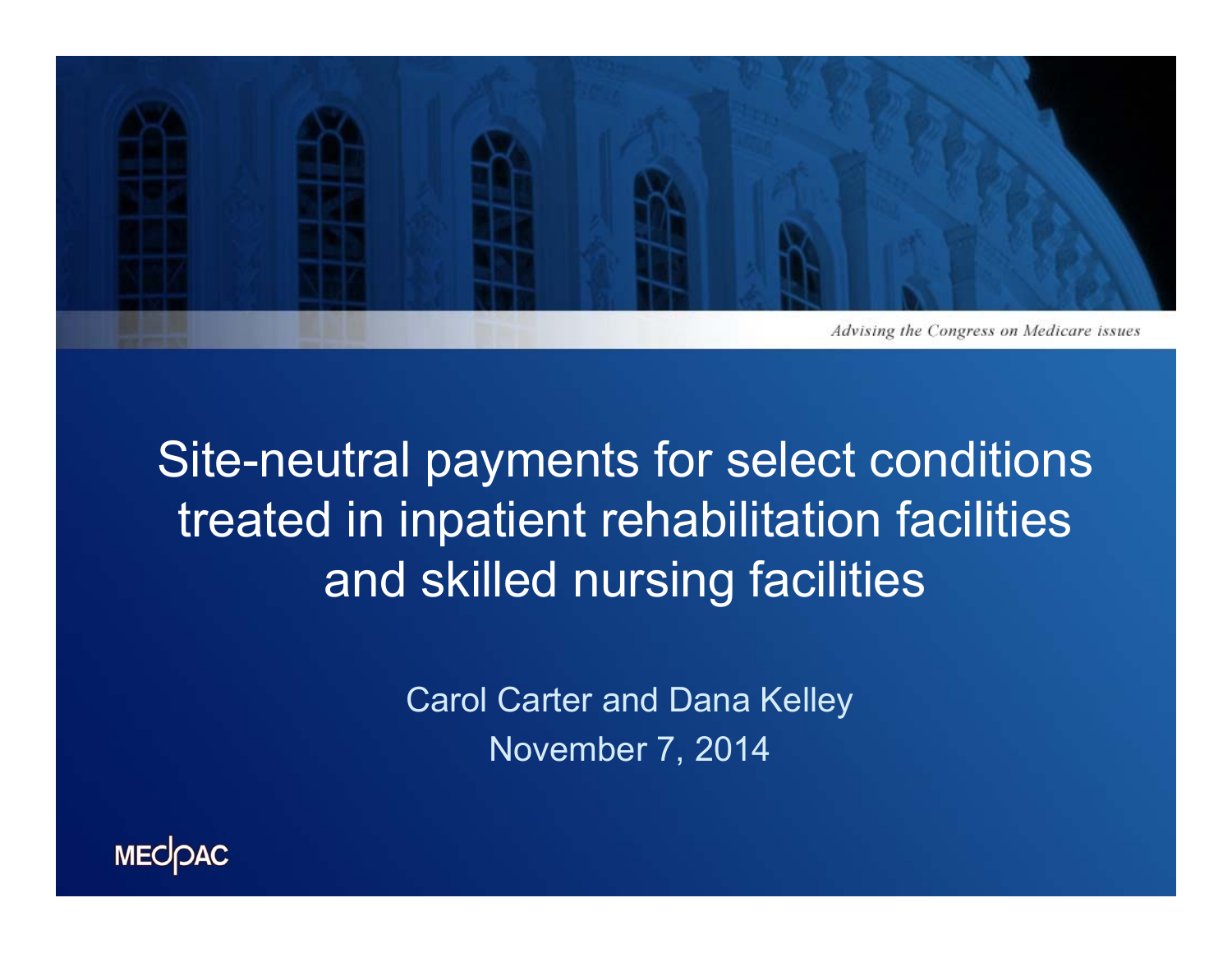#### **Overview**

- **Previous findings reported in June**
- Follow-up analyses of stroke cases
- **Analysis of new conditions**
- $\begin{array}{c} \rule{0.2cm}{0.15mm} \rule{0.2cm}{0.15mm} \rule{0.2cm}{0.15mm} \rule{0.2cm}{0.15mm} \rule{0.2cm}{0.15mm} \rule{0.2cm}{0.15mm} \rule{0.2cm}{0.15mm} \rule{0.2cm}{0.15mm} \rule{0.2cm}{0.15mm} \rule{0.2cm}{0.15mm} \rule{0.2cm}{0.15mm} \rule{0.2cm}{0.15mm} \rule{0.2cm}{0.15mm} \rule{0.2cm}{0.15mm} \rule{0.2cm}{0.15mm} \rule{$  Guidance sought on design of a site-neutral policy
	- Conditions to include
	- Consideration of stroke

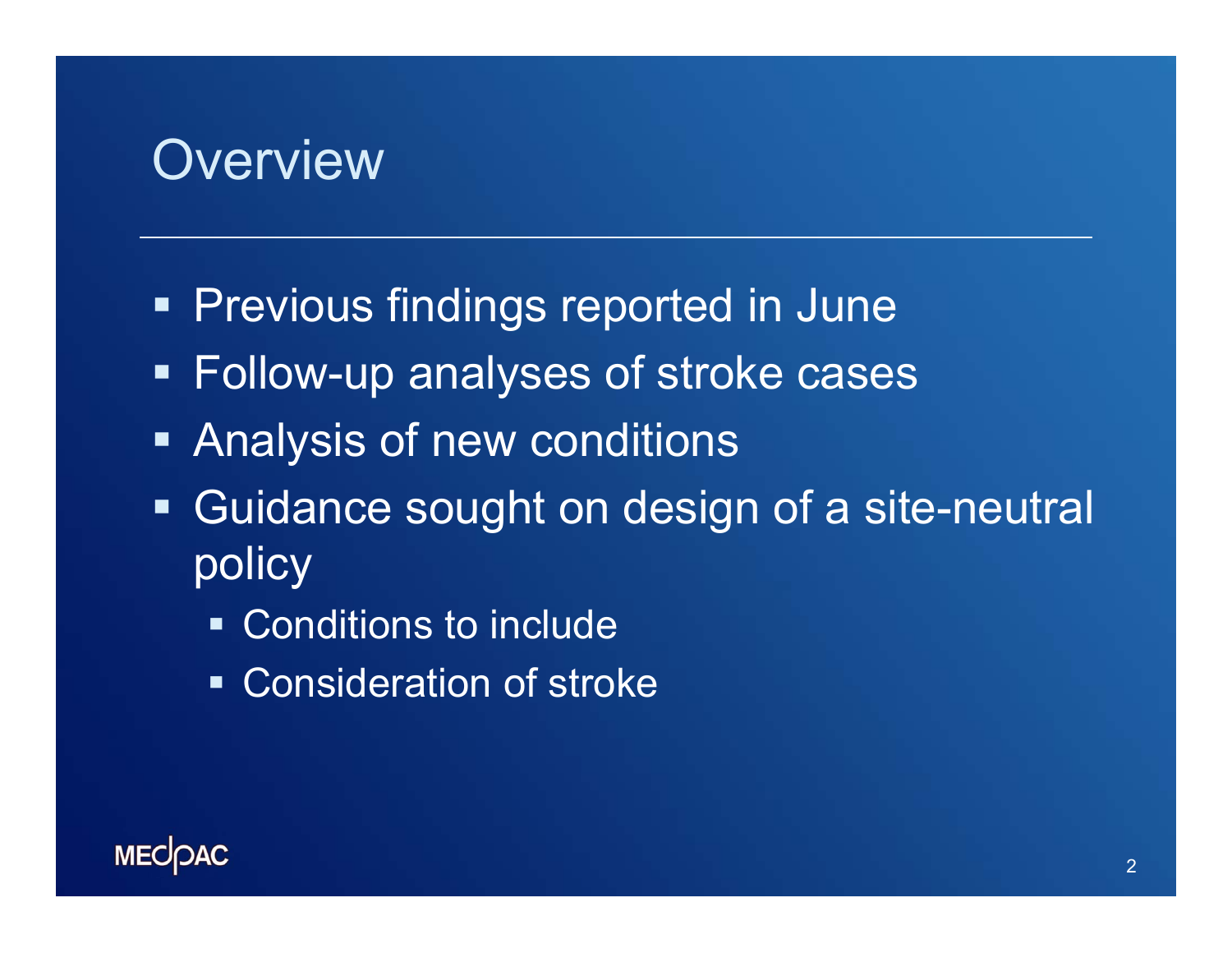# Medicare's requirements for IRFs and SNF differ

|                            | <b>SNF</b>                                                      | IRF                                                    |
|----------------------------|-----------------------------------------------------------------|--------------------------------------------------------|
| <b>MD</b><br>oversight     | Seen by MD day 14; then<br>every 30 days                        | At least 3 times a<br>week                             |
| <b>RN</b><br>coverage      | 8 hours a day                                                   | 24 hours a day                                         |
| <b>Therapy</b><br>provided | Varies; $\frac{3}{4}$ of days get at<br>least 2.4 hours per day | "Intensive"<br>Often interpreted as 3<br>hours per day |
| <b>PPS</b>                 | Day-based<br>No add-on payments                                 | Discharge-based<br><b>Add-on payments</b>              |

• IRFs must meet compliance threshold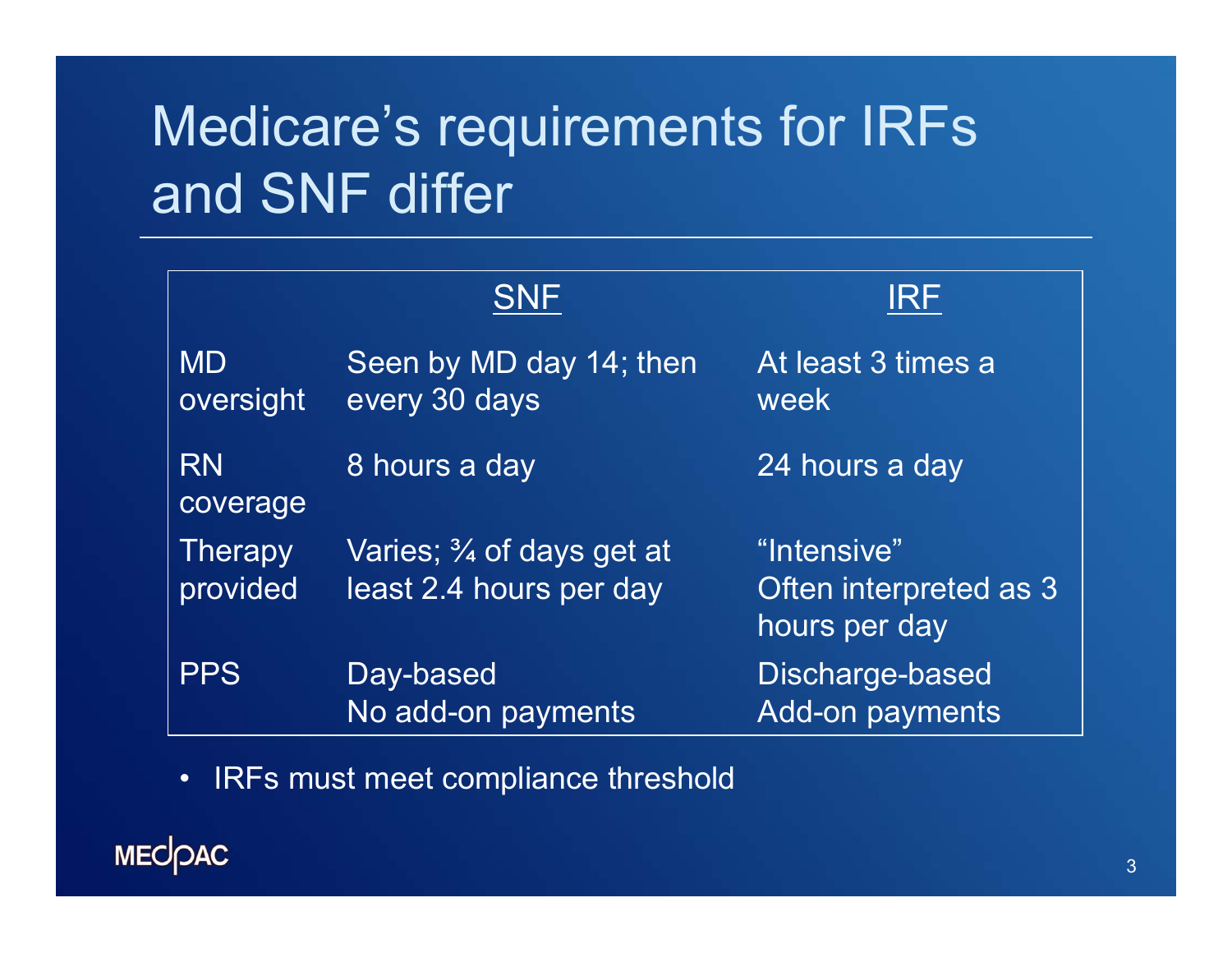## Criteria considered to evaluate conditions for site-neutral payment

- **Consistent with approach taken in** Commission's other site-neutral work
	- **Example 1 Frequently treated in lower-cost setting**
	- **Similar risk profiles**
	- Similar outcomes

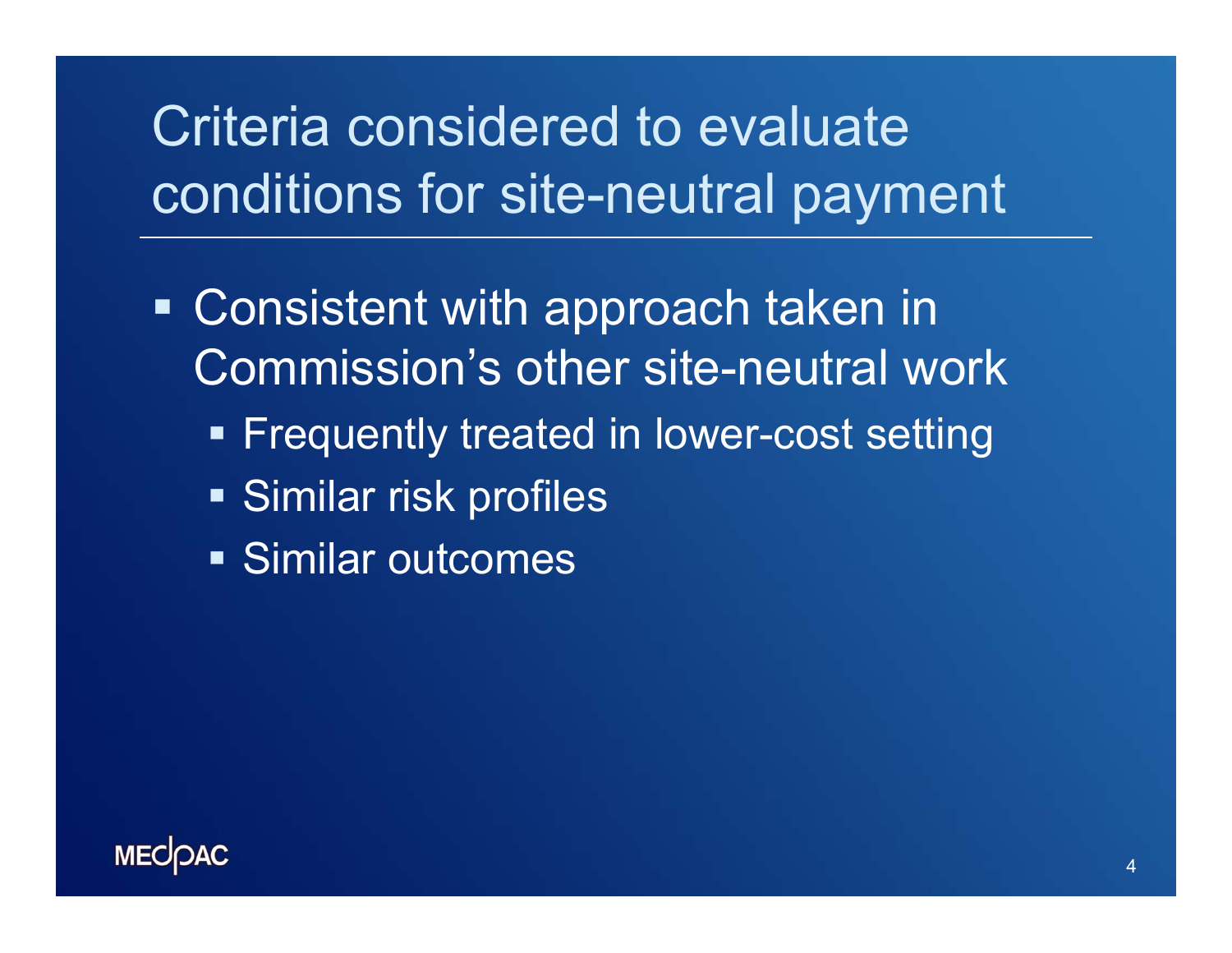### Site-neutral policy for IRFs and SNFs

- **For qualifying conditions, IRF base rate** would be the average SNF payment per discharge
- All add-on payments to IRFs would remain at current levels

 For qualifying conditions, IRFs would get relief from certain regulations regarding how care is furnished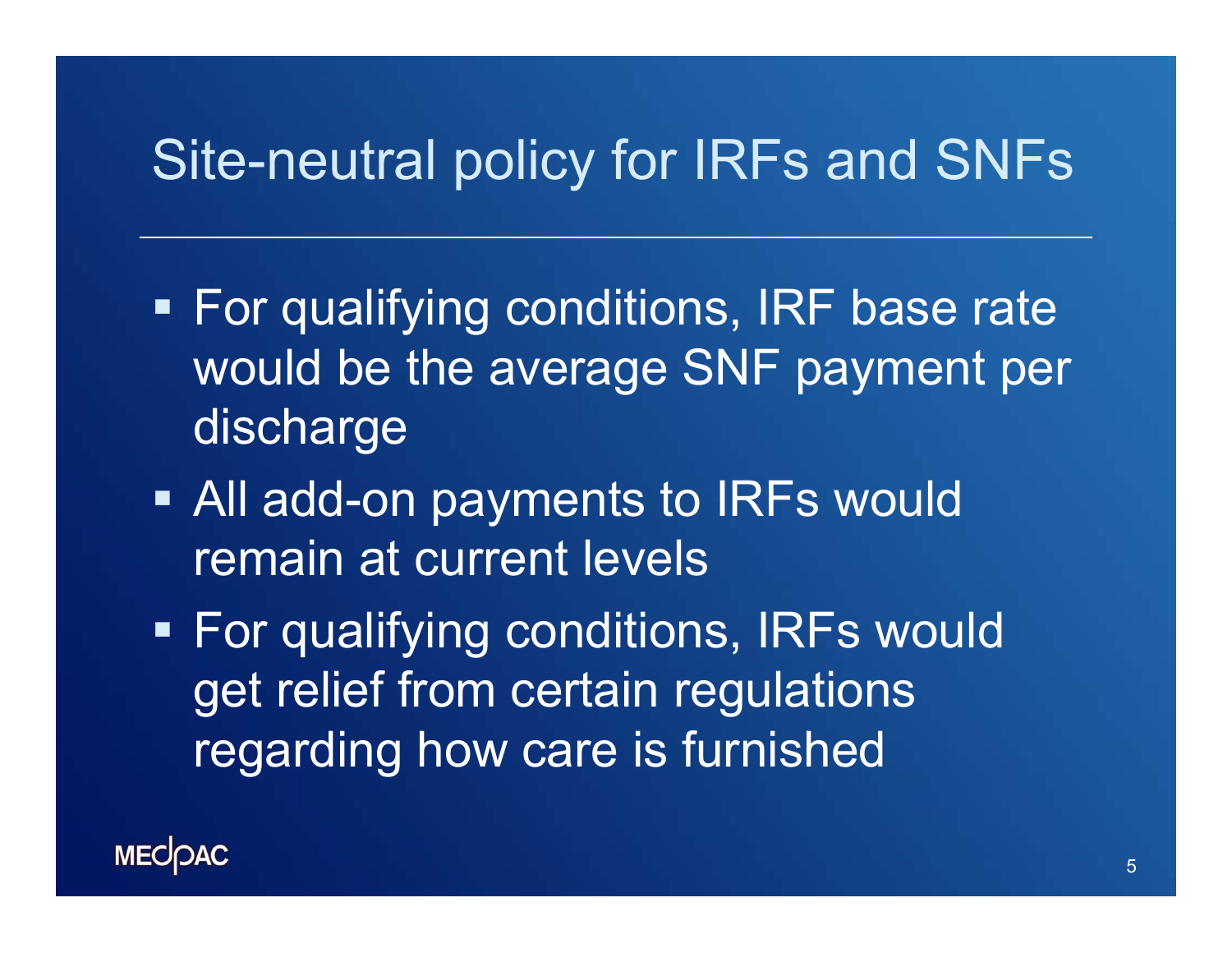#### Previous findings (June 2014): Joint replacement and hip and femur procedures

- $\blacksquare$ Majority of patients treated in SNFs
- $\blacksquare$ IRF and SNF patients have similar risk profiles
- $\blacksquare$ IRF outcomes compared with SNF:
	- $\blacksquare$  Comparable risk-adjusted readmissions and change in mobility
	- **More improvement in self care**
	- **EXTE:** Lower unadjusted mortality rates (differences would narrow with risk adjustment)
	- **Higher spending during 30 days after discharge from** IRF

*Conclusion: possible starting point for site-neutral policy*

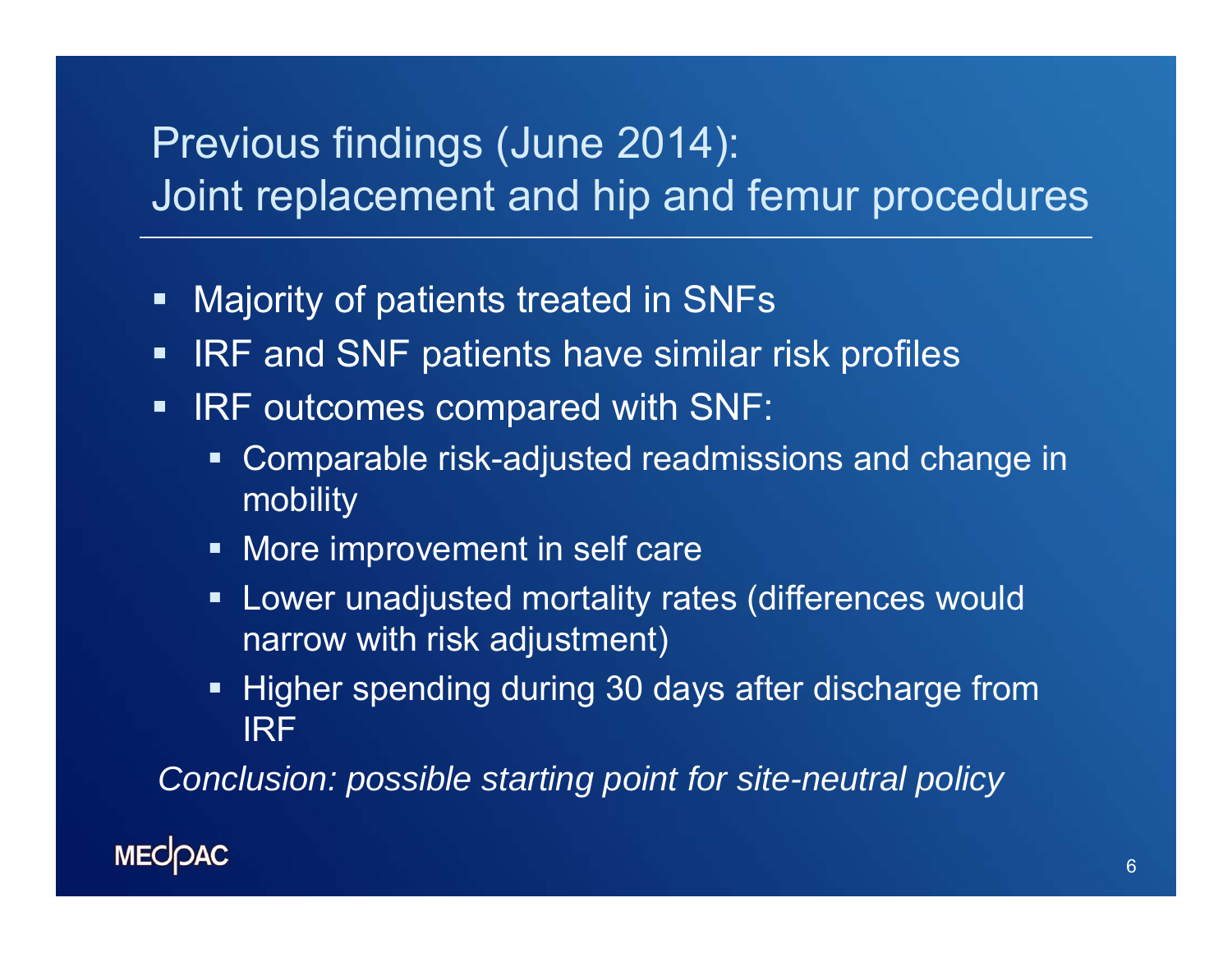#### Previous findings (June 2014): Stroke

- $\blacksquare$ Majority of stroke patients treated in IRFs
- П IRF patients are younger, have lower risk scores, and lower prevalence of comorbidities
- $\blacksquare$  IRF outcomes compared with SNF:
	- Comparable risk-adjusted readmissions and change in mobility
	- **More improvement in self care**
	- Lower unadjusted mortality rates (differences would narrow with risk adjustment)

■ Higher spending during 30 days after discharge from IRF *Conclusion: Patients more variable; more analysis needed*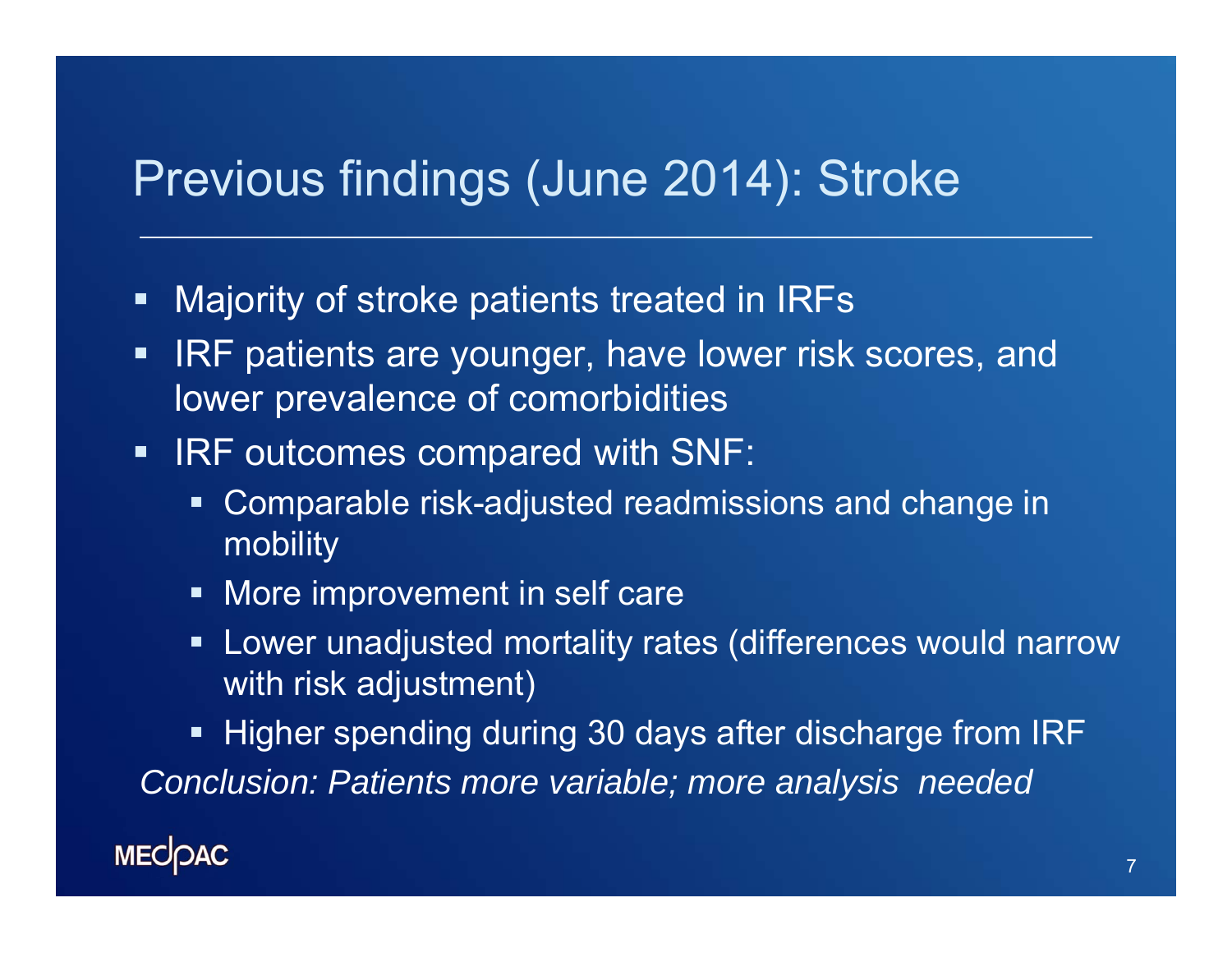#### Follow-up analyses of stroke cases

- **Interviewed 12 practitioners in markets with** IRFs and SNFs about placement decisions
- **Reached out to medical society for physical** medicine and rehabilitation physicians
- Additional data analysis of themes we heard
	- **Severity of illness of patients**
	- **Severity of the stroke**
	- IRF occupancy

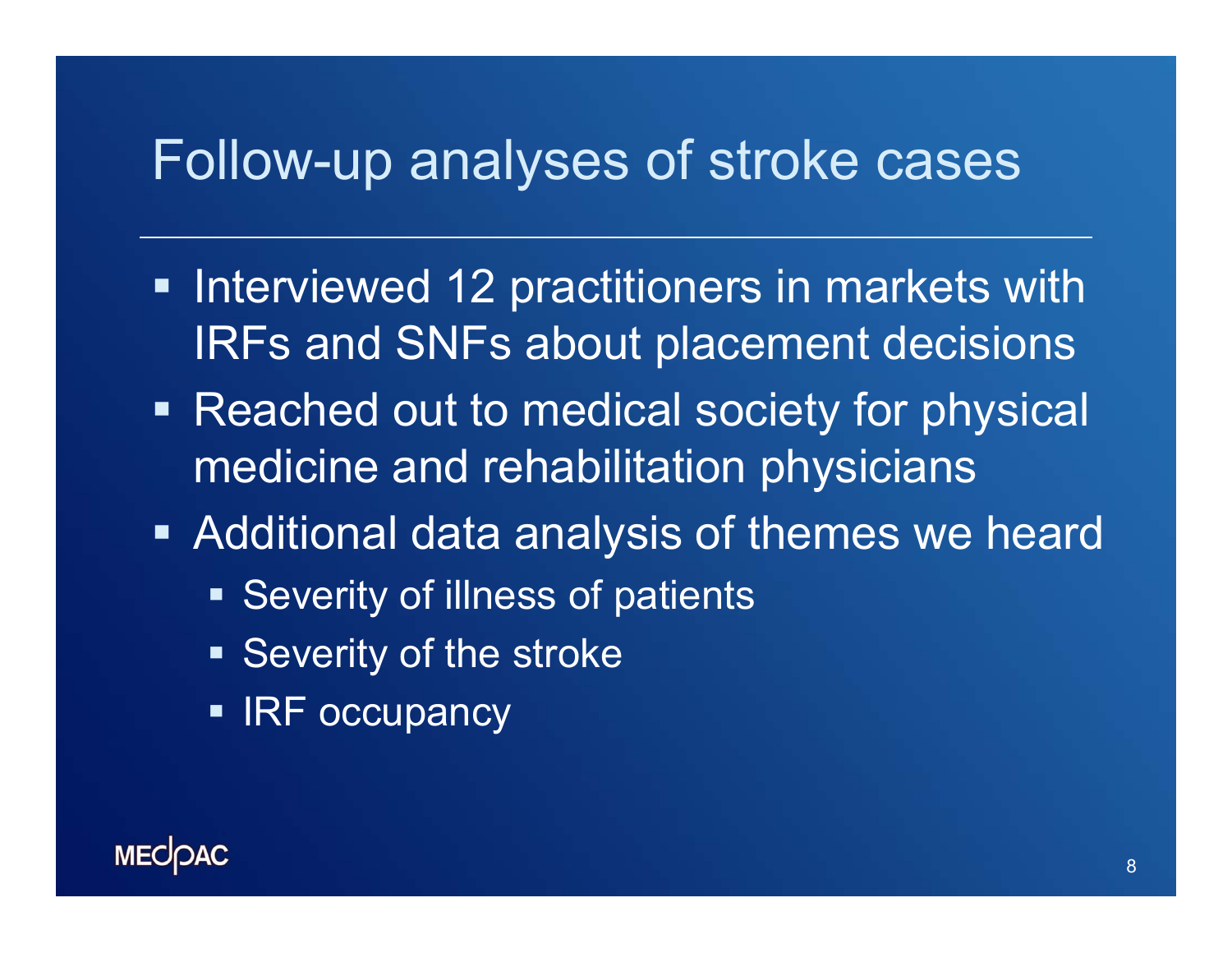## Interviews about where stroke patients are referred

- **Patient severity** 
	- **No agreement on where severely ill patients are** placed
	- No agreement on whether certain comorbidities or the need for special services dictate the choice of setting
	- **Mild stroke patients may be discharged home**
	- IRF use may vary by capabilities of SNFs in market
- **Severity of the stroke** 
	- $\;\blacksquare\;$  Prognosis and ability to participate in therapy key to site selection
- Use of IRF and IRF occupancy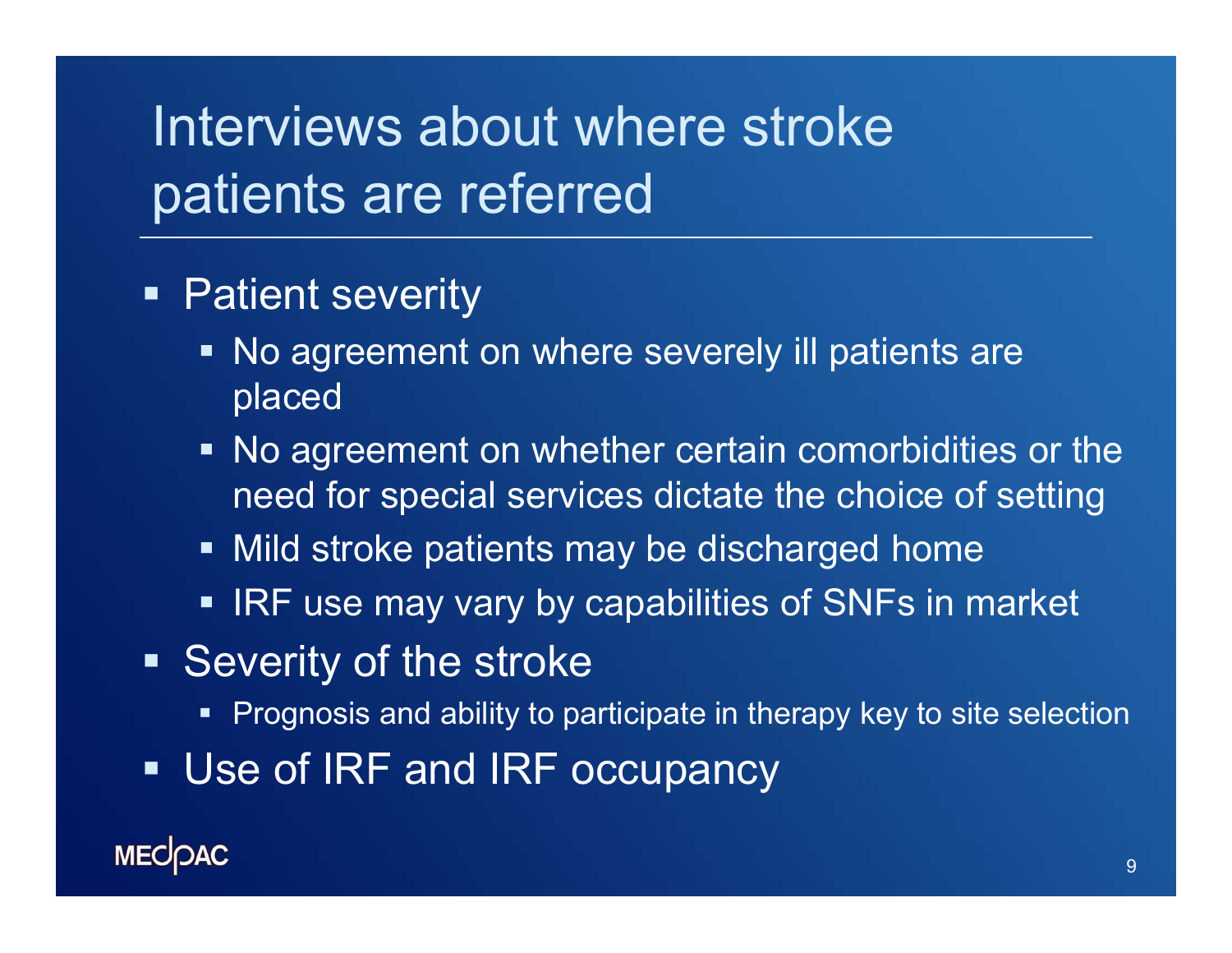#### Theme 1: Patient severity

- **Some medical complexities mentioned as IRF**appropriate are infrequent in both settings
- **Other medical complexities were more likely to** be treated in SNFs, though some differences were small
- **Site selection differed by severity as coded by** hospital (APR-DRG)
	- **SNFs treat the majority (56%) of the most severely ill**
	- $\blacksquare$ IRFs treat the majority (56%) of the least severely ill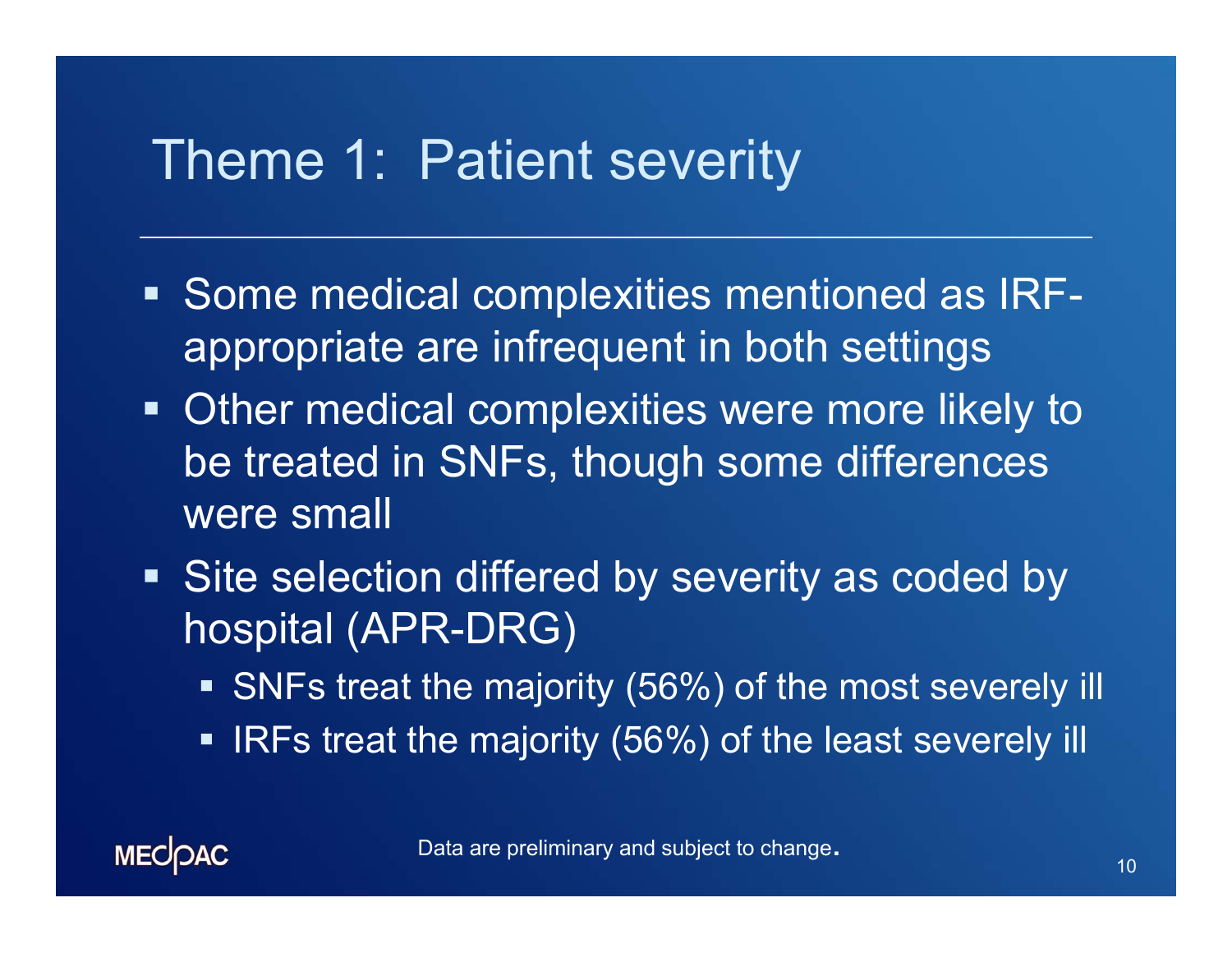#### Theme 2: Severity of the stroke

- $\blacksquare$ No direct measure of the severity of the stroke
- $\blacksquare$ Looked at 2 proxy measures
- $\blacksquare$  Proxy measure: Patients with paralysis
	- $\blacksquare$ Patients with paralysis were more likely to use IRFs
	- $\blacksquare$  Patients with paralysis that is harder to recover from (dominant side paralysis) were less likely to go to IRFs compared with patients with less severe strokes (non-dominant side paralysis)

 $\blacksquare$  Proxy measure: Functional status of patients admitted to SNFs in markets with and without IRFs

 $\blacksquare$  In markets with IRFs, SNFs patients have lower functional status compared to SNF patients in markets with IRFs

**MECOAC**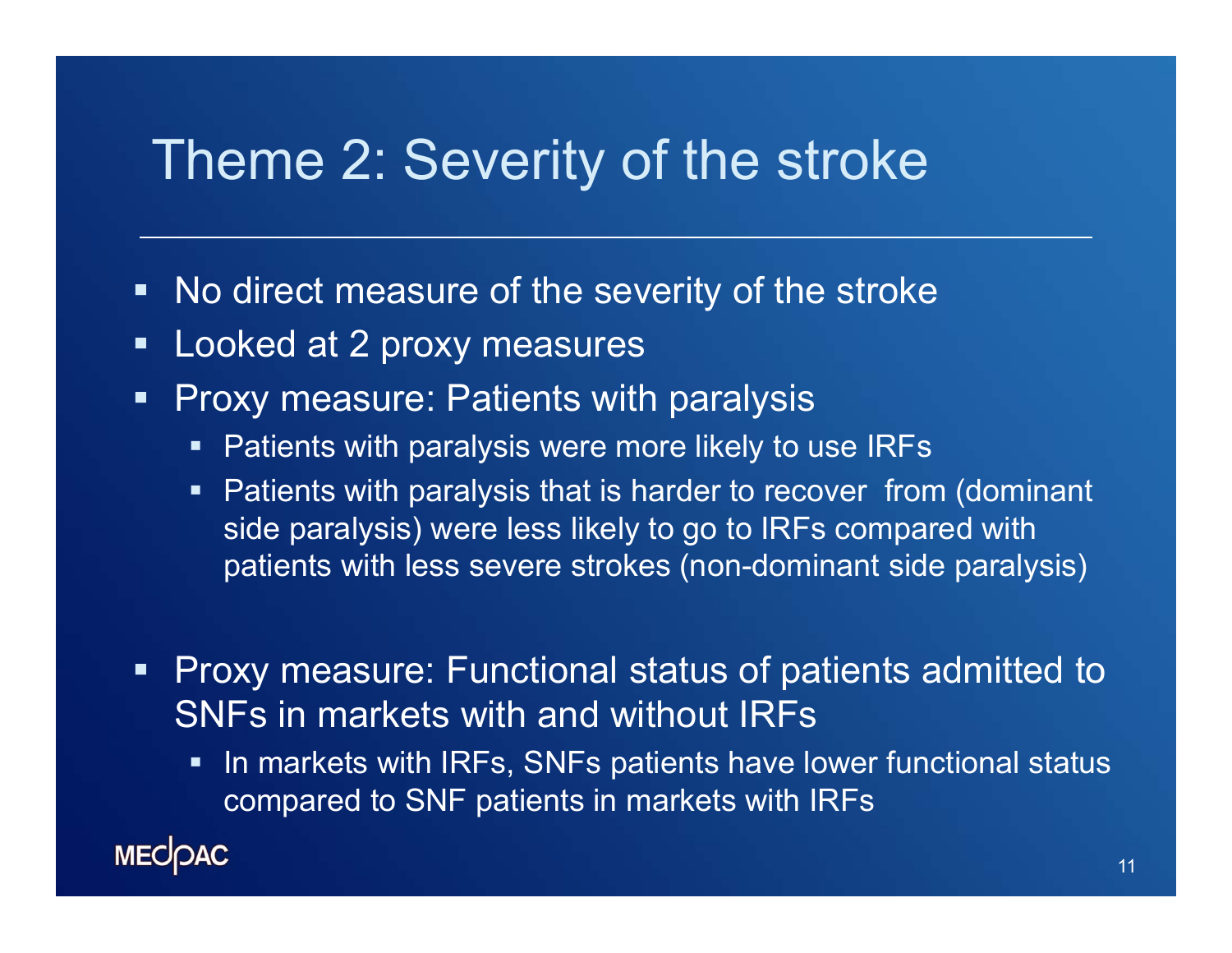## Theme 3: IRF bed availability

#### **- Markets:**

- **High IRF occupancy rates: SNFs are used less** (38% of strokes went to SNFs)
- **Low IRF occupancy rates: SNFs are used more** (52% of strokes went to SNFs)
- IRF use may differ by prevailing practice patterns and individual market dynamics

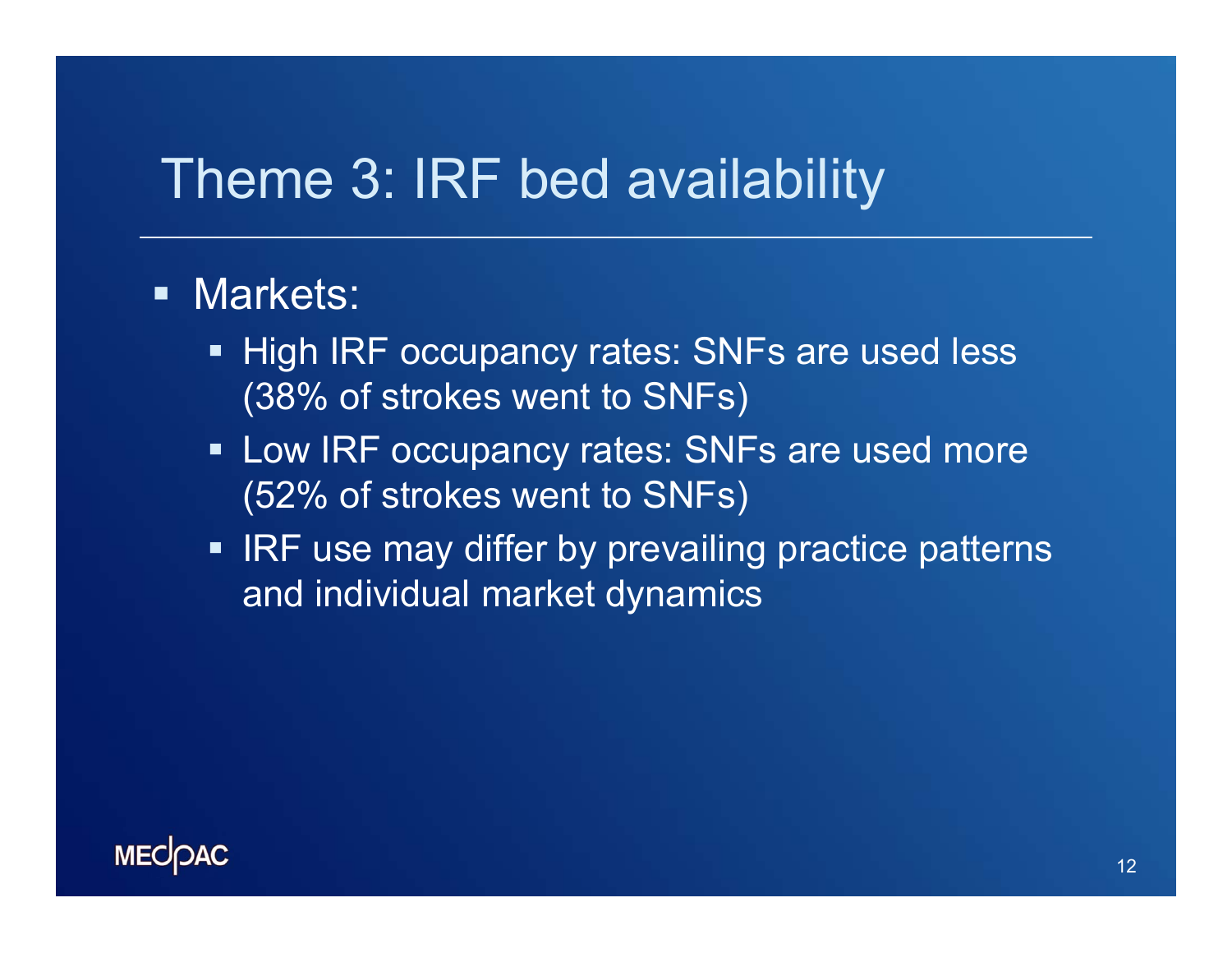#### Stroke conclusions

- A site-neutral policy could include a subset of stroke patients
	- **Most severely ill (who generally can not** tolerate intensive therapy)
	- **Example 20 Example 20 Figure 10 Figure 10 Figure 10 Figure 10 Figure 10 Figure 10 Figure 10 Figure 10 Figure 10 Figure 10 Figure 10 Figure 10 Figure 10 Figure 10 Figure 10 Figure 10 Figure 10 Figure 10 Figure 10 Figure 10** the intensity of an IRF)
- CMS needs to narrow the definition of stroke cases counting towards IRF compliance and modify the threshold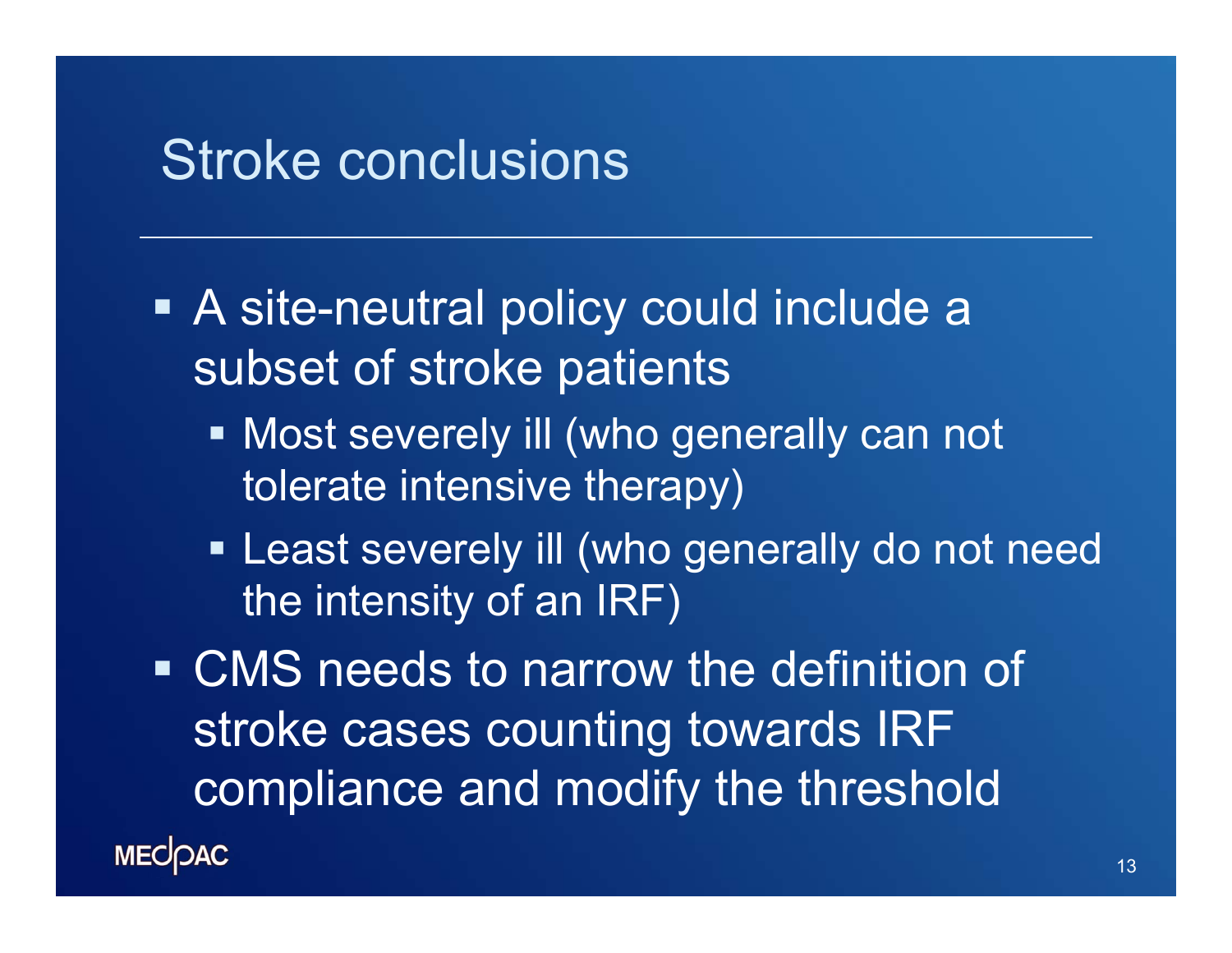### New conditions to consider for a siteneutral policy

- 17 conditions examined
- **All met first criterion--majority of cases treated in** SNFs
- Mix of orthopedic, pulmonary, cardiac, and infections
- Comprise 10% of IRF cases and spending
- $\blacksquare$  Total IRF payments (including add-on payments) are 64% higher than SNF rates
- IRF base rates are 49% higher than SNF rates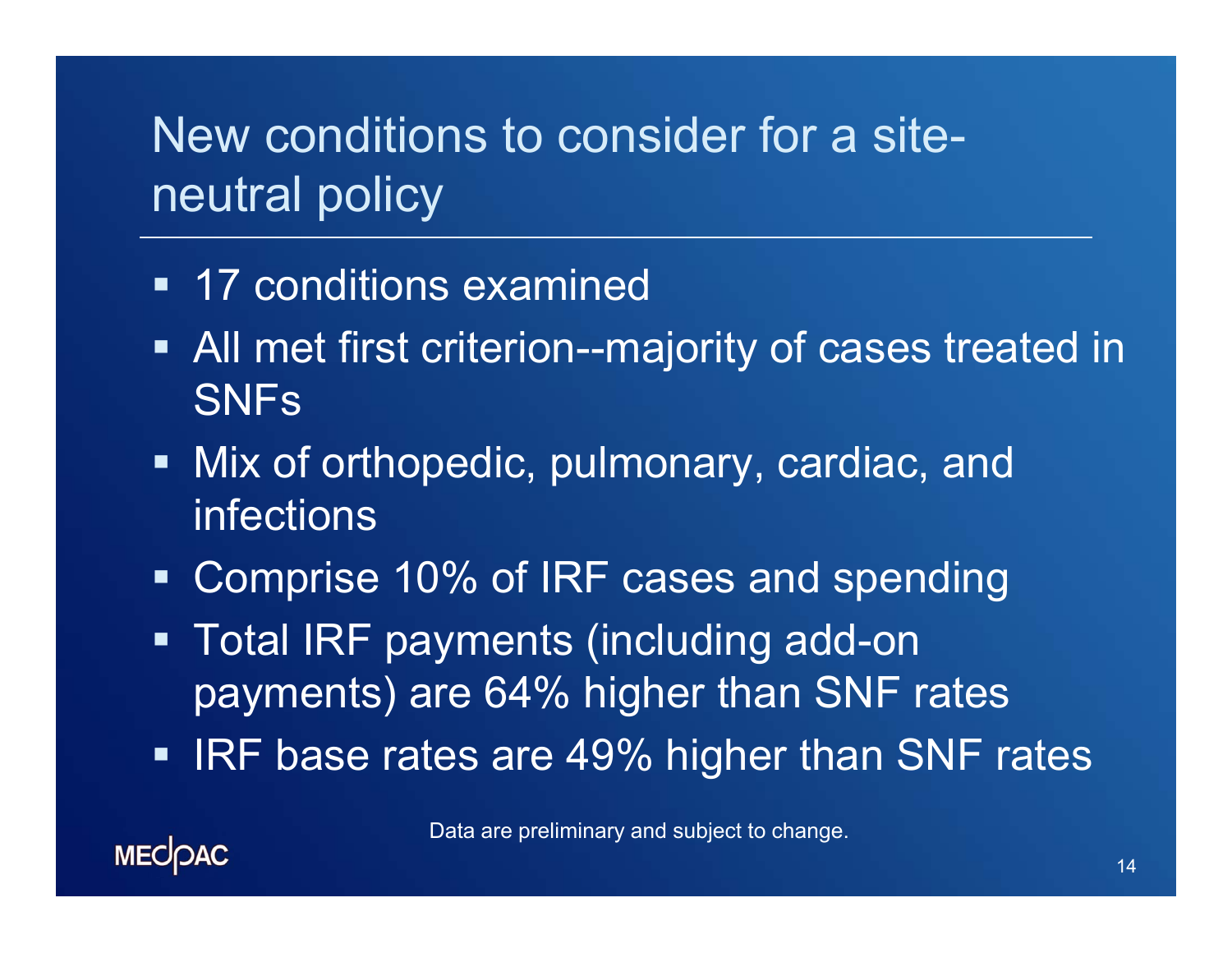#### Risk profiles for the 17 conditions

- **Risk scores were similar (SNF slightly higher)**
- **SNF patients are older**
- Most comorbidities were more common in SNF users or comparable between the two settings
	- **Exceptions: Obesity, polyneuropathy**
- **From CMS's PAC demonstration:** considerable overlap in the functional status at admission between IRF and SNF users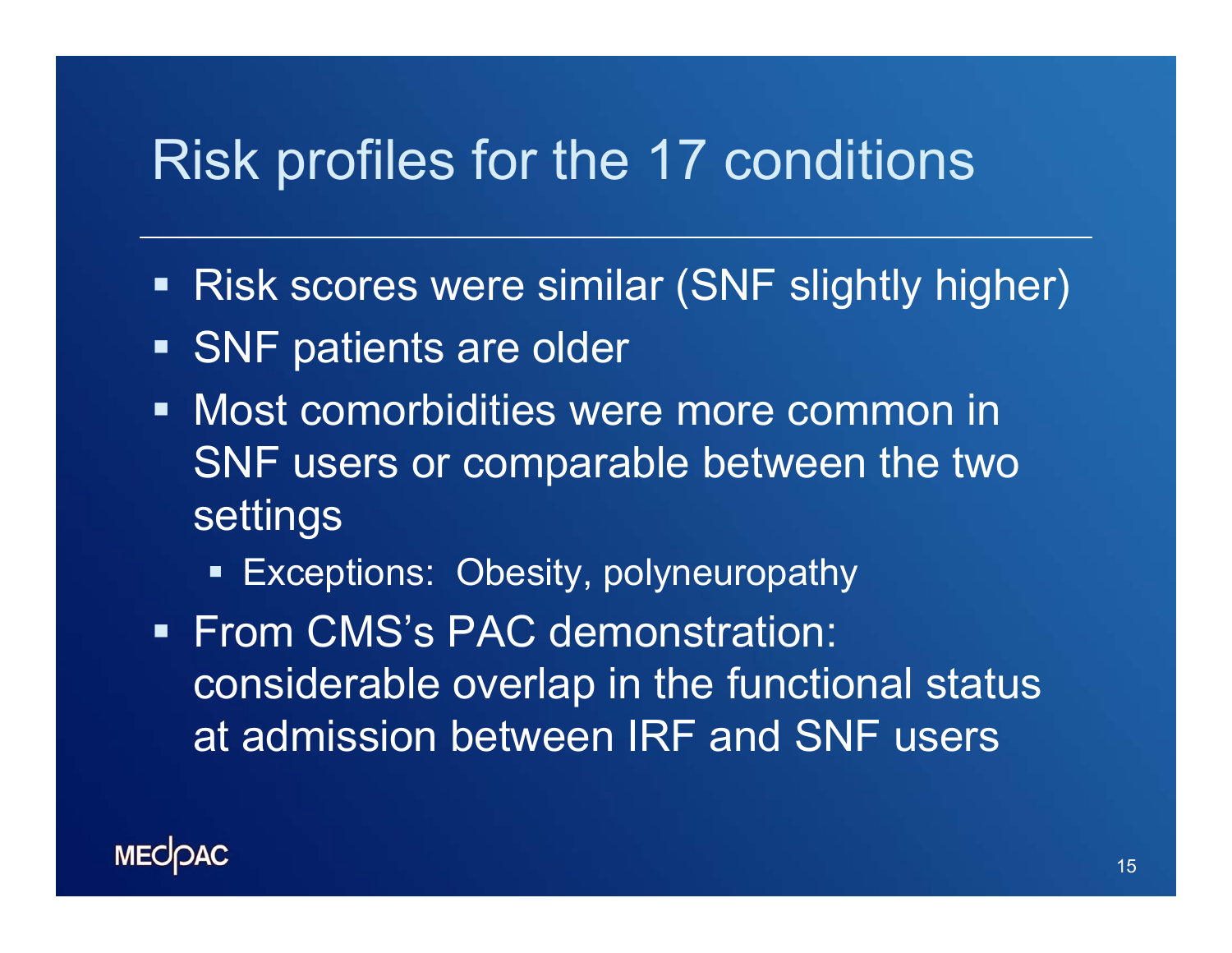#### **Outcomes**

#### MedPAC analysis of the 17 conditions

- **Observed mortality rates were higher in SNFs in** part because their patients are older and sicker
- 30-day spending higher in IRFs
- CMS's PAC demonstration (all conditions, not just the 17)
	- Risk-adjusted readmission rates and changes in mobility were similar
	- Risk-adjusted changes in self care were higher in IRFs

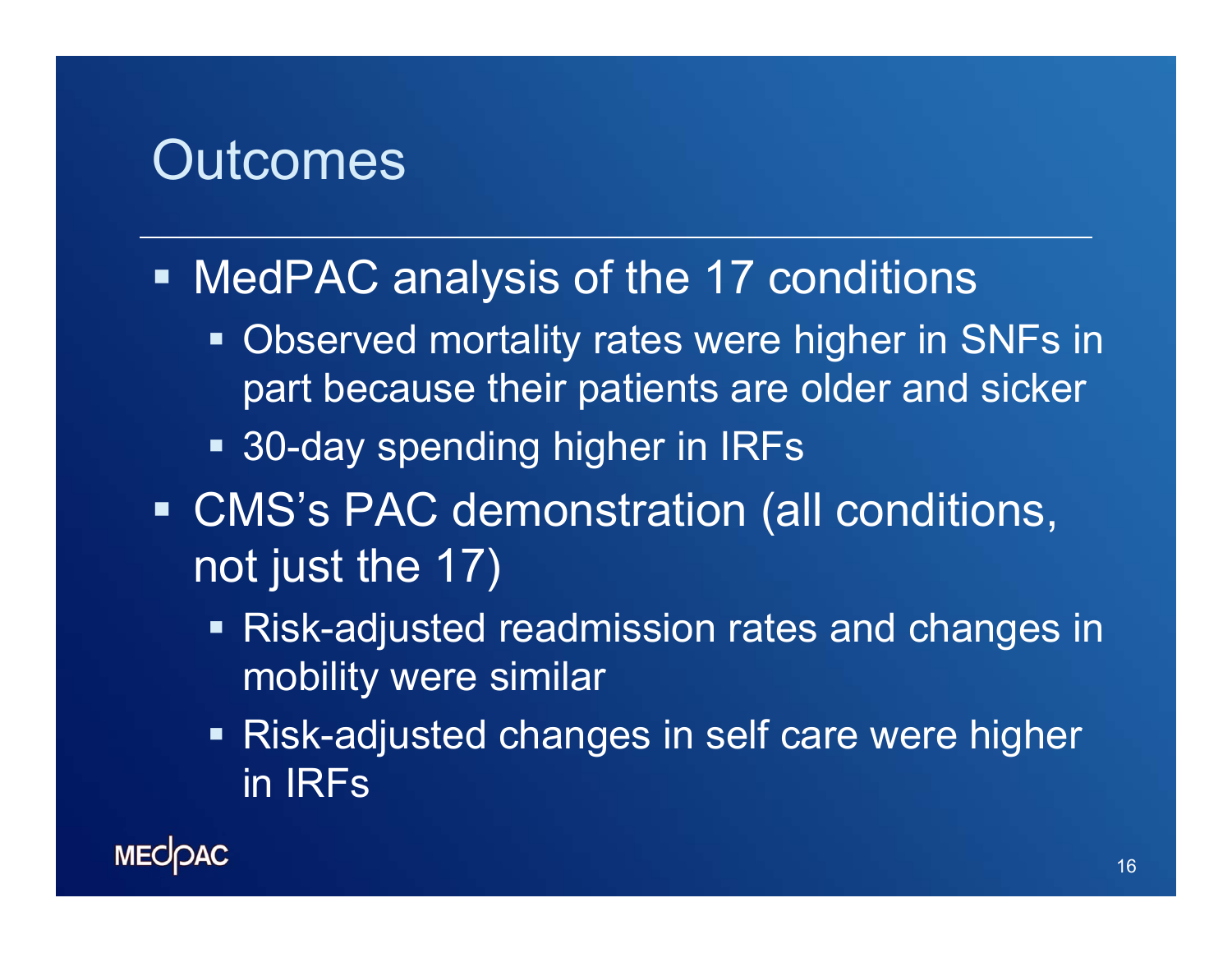#### Method to estimate payment impacts

- Converted 2012 SNF payments per day to payments per discharge by summing daily payments for each condition
- Estimated IRF base payments using SNF payments per discharge for select conditions
- Maintained IRF add-on payments at current levels:
	- No changes to payments for indirect medical education, share of low-income patients, and highcost outliers

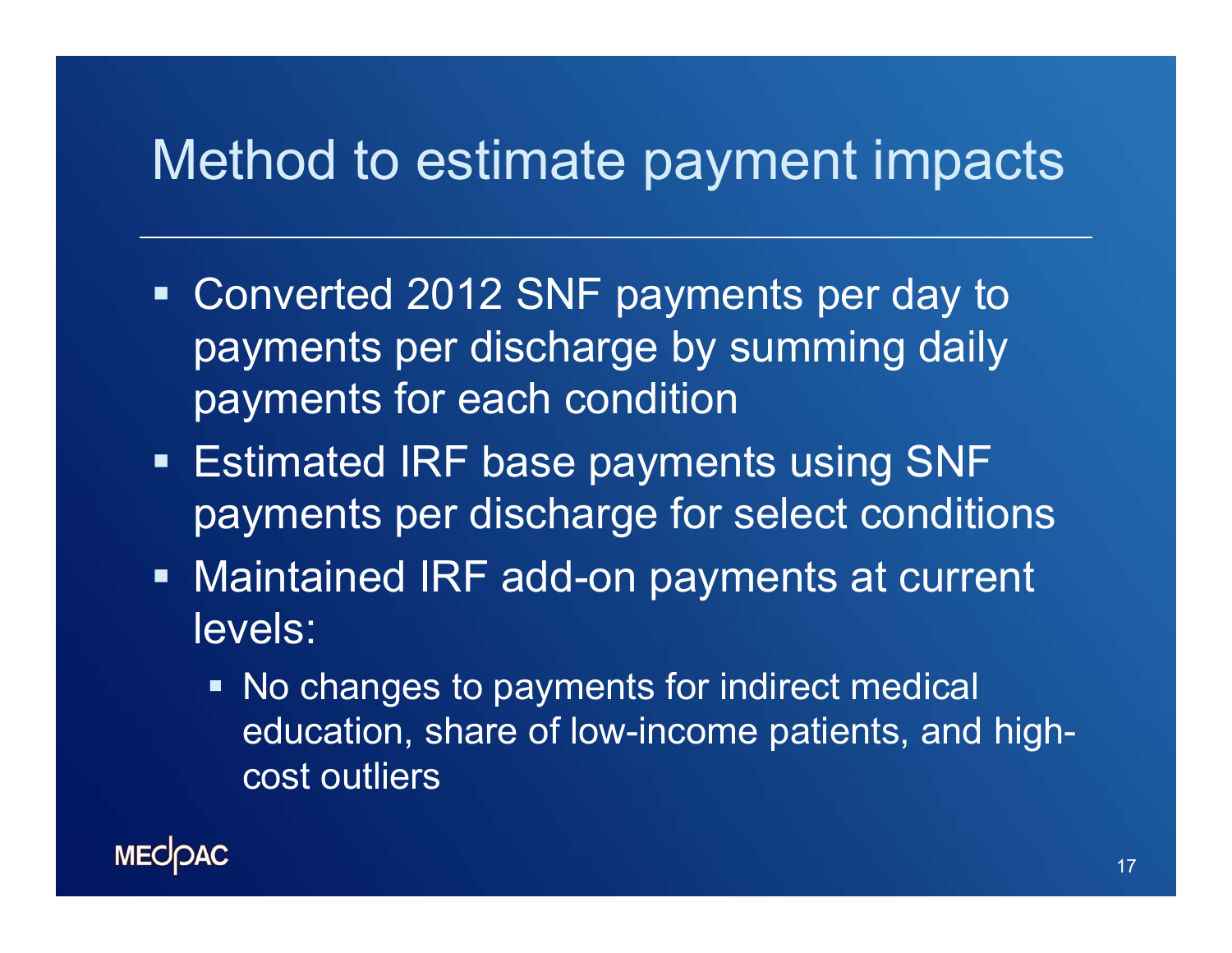# Effect of IRF site-neutral policy on Medicare spending

- For 17 new conditions: –\$309 million
	-
- $\blacksquare$  For orthopedic conditions: –\$188 million (June 2014)
- $\blacksquare$

Combined: – – – – – – – – – – S497 million

-------------------------------

 $\blacksquare$  . Impact on total IRF spending: –7.1%

#### Assumes no behavioral change

Data are preliminary and subject to change.

**MECOAC**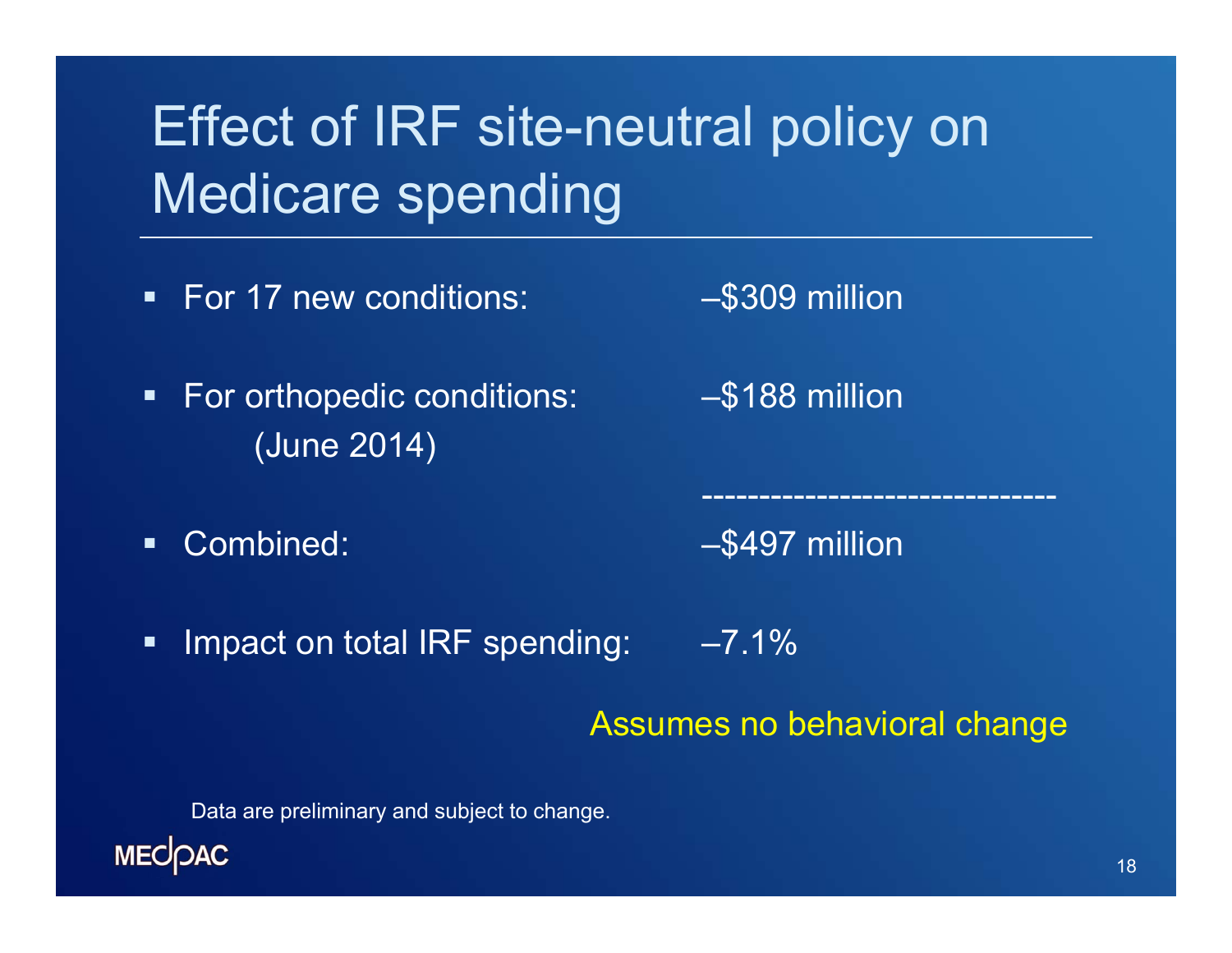## Implementing a site-neutral policy for IRFs

- Refine case-mix groups (CMGs) and weights to reflect costs of non-site neutral cases
- Waive certain coverage criteria, including:
	- **Provision of 3 hours of therapy a day**
	- Face-to-face physician visits 3 times/week
- Revise the 60 percent rule requirements

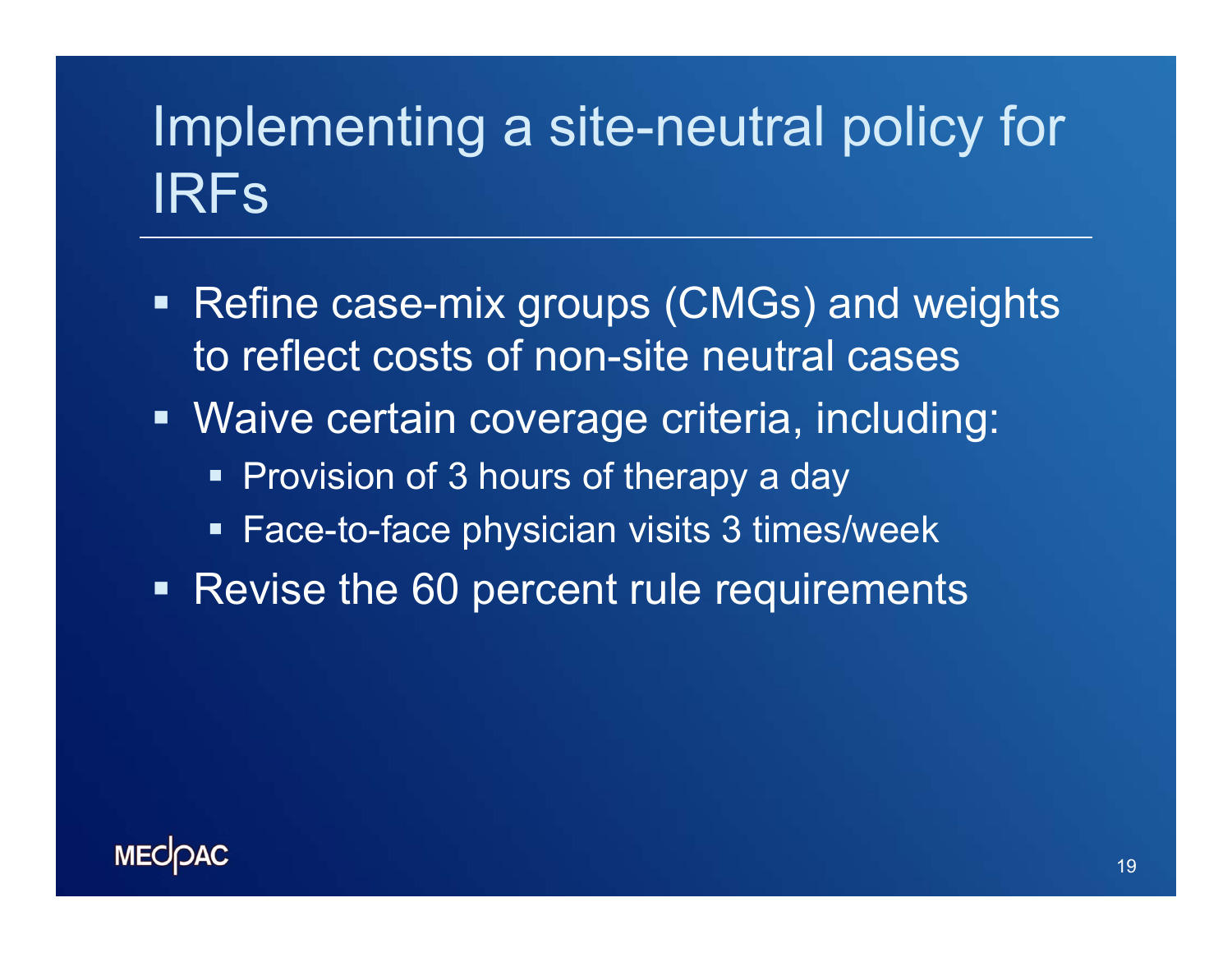# Behavioral impacts of site-neutral payment for IRFs

#### Depend on:

- **Will IRFs change their costs?** 
	- **Reduce the intensity of services furnished to site**neutral cases
	- $\rightarrow$ Note: Some site-neutral cases may still be profitable for some IRFs
- **Will IRFs change their mix of cases?** 
	- Shift volume towards cases paid under IRF PPS
	- Likely will depend on market characteristics